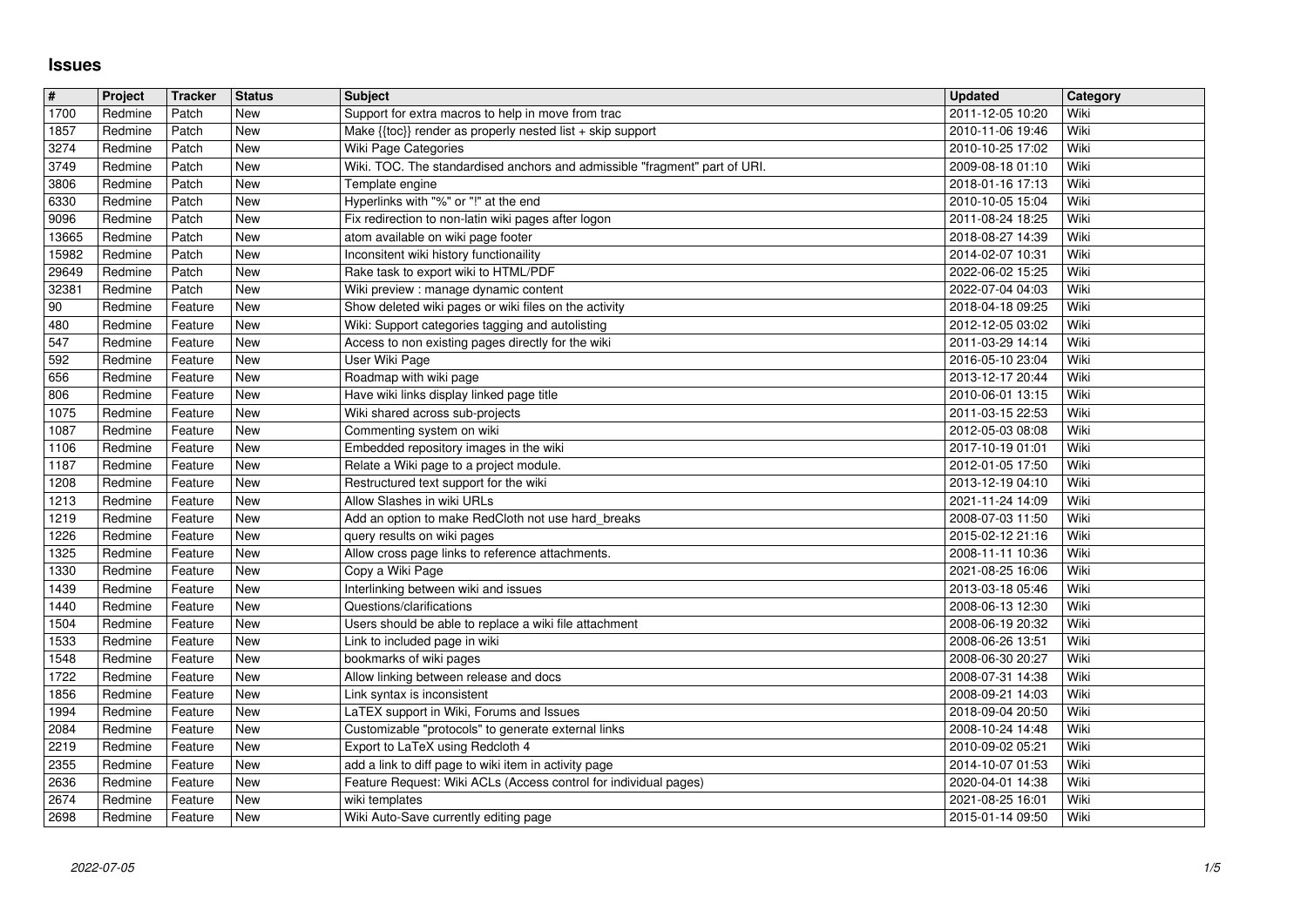| 2782  | Project | <b>Tracker</b> | <b>Status</b>                | <b>Subject</b>                                                                 | <b>Updated</b>   | Category |
|-------|---------|----------------|------------------------------|--------------------------------------------------------------------------------|------------------|----------|
|       | Redmine | Feature        | <b>New</b>                   | Save + Continue or AJAX save POST                                              | 2014-06-25 15:03 | Wiki     |
| 2876  | Redmine | Feature        | <b>New</b>                   | A simple plan for wiki concurrent edition                                      | 2009-06-30 22:34 | Wiki     |
| 2947  | Redmine | Feature        | <b>New</b>                   | Add a wrapping-setting button to edit-windows                                  | 2009-03-11 00:42 | Wiki     |
| 2953  | Redmine | Feature        | <b>New</b>                   | application launch URLs not rendered as link                                   | 2009-03-12 19:06 | Wiki     |
| 3074  | Redmine | Feature        | <b>New</b>                   | Indention in Wiki of headings and corresponding content based on heading-depth | 2015-01-27 20:24 | Wiki     |
| 3205  | Redmine | Feature        | <b>New</b>                   | Wiki "Blocks"                                                                  | 2009-04-20 12:20 | Wiki     |
| 3228  | Redmine | Feature        | <b>New</b>                   | Attatched wiki images are not included in export to HTML                       | 2010-08-24 00:33 | Wiki     |
| 3272  | Redmine | Feature        | New                          | Ability to import wiki image from other wiki page                              | 2021-11-01 01:34 | Wiki     |
| 3547  | Redmine | Feature        | <b>New</b>                   | Wiki include macro: add ability to include single section                      | 2019-02-12 11:06 | Wiki     |
| 3684  | Redmine | Feature        | New                          | Cucumber features in wiki                                                      | 2009-07-31 09:11 | Wiki     |
| 3765  | Redmine | Feature        | <b>New</b>                   | Creating article in Wiki                                                       | 2010-12-11 21:33 | Wiki     |
| 3879  | Redmine | Feature        | <b>New</b>                   | "What Links Here" in right hand column                                         | 2015-04-07 18:17 | Wiki     |
| 3933  | Redmine | Feature        | <b>New</b>                   | Add docbook export to wiki                                                     | 2013-10-05 16:02 | Wiki     |
| 4032  | Redmine | Feature        | <b>New</b>                   | Wiki attachment history                                                        | 2009-10-15 09:42 | Wiki     |
| 4062  | Redmine | Feature        | <b>New</b>                   | Wiki: Feature request:Auto-replace text with another user-defined              | 2012-07-06 21:02 | Wiki     |
| 4258  | Redmine | Feature        | <b>New</b>                   | Improve tab order in wikis                                                     | 2009-11-20 20:01 | Wiki     |
| 4301  | Redmine | Feature        | New                          | position Wiki Toc in sidebar                                                   | 2011-08-02 06:59 | Wiki     |
| 4372  | Redmine | Feature        | <b>New</b>                   | Wiki include macro: Include specific revision                                  | 2015-10-23 15:20 | Wiki     |
| 4717  | Redmine | Feature        | New                          | Make wiki tab link use the actual link that contains the page name.            | 2010-02-02 15:21 | Wiki     |
| 4987  | Redmine | Feature        | <b>New</b>                   | Convert internal URLs to canonic wiki links                                    | 2010-03-04 23:15 | Wiki     |
| 5029  | Redmine | Feature        | <b>New</b>                   | Add discussion thread for each wiki page                                       | 2010-03-10 09:57 | Wiki     |
| 5103  | Redmine | Feature        | <b>New</b>                   | status "out of date" for wiki pages                                            | 2010-03-17 16:55 | Wiki     |
| 5402  | Redmine | Feature        | <b>New</b>                   | Wiki diff: line by line instead of word by word                                | 2011-01-05 23:58 | Wiki     |
| 6188  | Redmine | Feature        | <b>New</b>                   | Ability to link Wiki page specific version                                     | 2012-06-29 14:51 | Wiki     |
| 6401  | Redmine | Feature        | New                          | Make Wiki Redirects editable                                                   | 2020-11-09 16:35 | Wiki     |
| 6845  | Redmine | Feature        | New                          | Add a real title field for wiki pages                                          | 2011-12-08 12:08 | Wiki     |
| 6989  | Redmine | Feature        | <b>New</b>                   | Wiki template for version wiki pages                                           | 2010-11-26 17:21 | Wiki     |
| 7066  | Redmine | Feature        | <b>New</b>                   | Develop wiki save and continue feature                                         | 2011-01-17 20:49 | Wiki     |
| 7200  | Redmine | Feature        | <b>New</b>                   | Current Page Inheritance in Sidebar                                            | 2010-12-29 20:12 | Wiki     |
| 7536  | Redmine | Feature        | <b>New</b>                   | Automatic routing to another project's WIKI (Global WIKI)                      | 2011-02-04 00:18 | Wiki     |
| 7749  | Redmine | Feature        | <b>New</b>                   | Set the order of sub wiki pages manully on "index by title"                    | 2011-03-01 18:35 | Wiki     |
| 7971  | Redmine | Feature        | <b>New</b>                   | Syntax to create a link that opens a new windows                               | 2011-03-23 20:40 | Wiki     |
| 8463  | Redmine | Feature        | <b>New</b>                   | View Wiki source                                                               | 2011-05-30 10:55 | Wiki     |
| 8928  | Redmine | Feature        | <b>New</b>                   | Use autocomplete in the wiki rename page to change parent page                 | 2011-07-30 10:51 | Wiki     |
| 9114  | Redmine | Feature        | New                          | List incoming links in wiki-pages                                              | 2011-12-07 16:44 | Wiki     |
| 9115  | Redmine | Feature        | New                          | special lists of wiki-pages                                                    | 2011-08-24 11:43 | Wiki     |
| 9315  | Redmine | Feature        | <b>New</b>                   | Wiki Page as MS OneNote                                                        | 2011-09-24 16:56 | Wiki     |
| 9482  | Redmine | Feature        | <b>New</b>                   | Wiki - minor change without notification                                       | 2012-03-08 16:48 | Wiki     |
| 9601  | Redmine | Feature        | $\overline{\phantom{a}}$ New | Multi language wiki                                                            | 2020-06-21 18:21 | Wiki     |
| 9733  | Redmine | Feature        | <b>New</b>                   | WIKI macro to insert database query result as wiki table                       | 2011-12-13 10:47 | Wiki     |
| 10035 | Redmine | Feature        | <b>New</b>                   | Include sub-projects in the breadcrumb                                         | 2012-01-20 14:18 | Wiki     |
| 10406 | Redmine | Feature        | New                          | Wiki tree bulk edit                                                            | 2012-03-08 17:35 | Wiki     |
| 10407 | Redmine | Feature        | New                          | Wiki page has a tree weight                                                    | 2012-03-08 17:11 | Wiki     |
|       |         |                |                              |                                                                                |                  |          |
|       |         |                |                              |                                                                                |                  |          |
|       |         |                |                              |                                                                                |                  |          |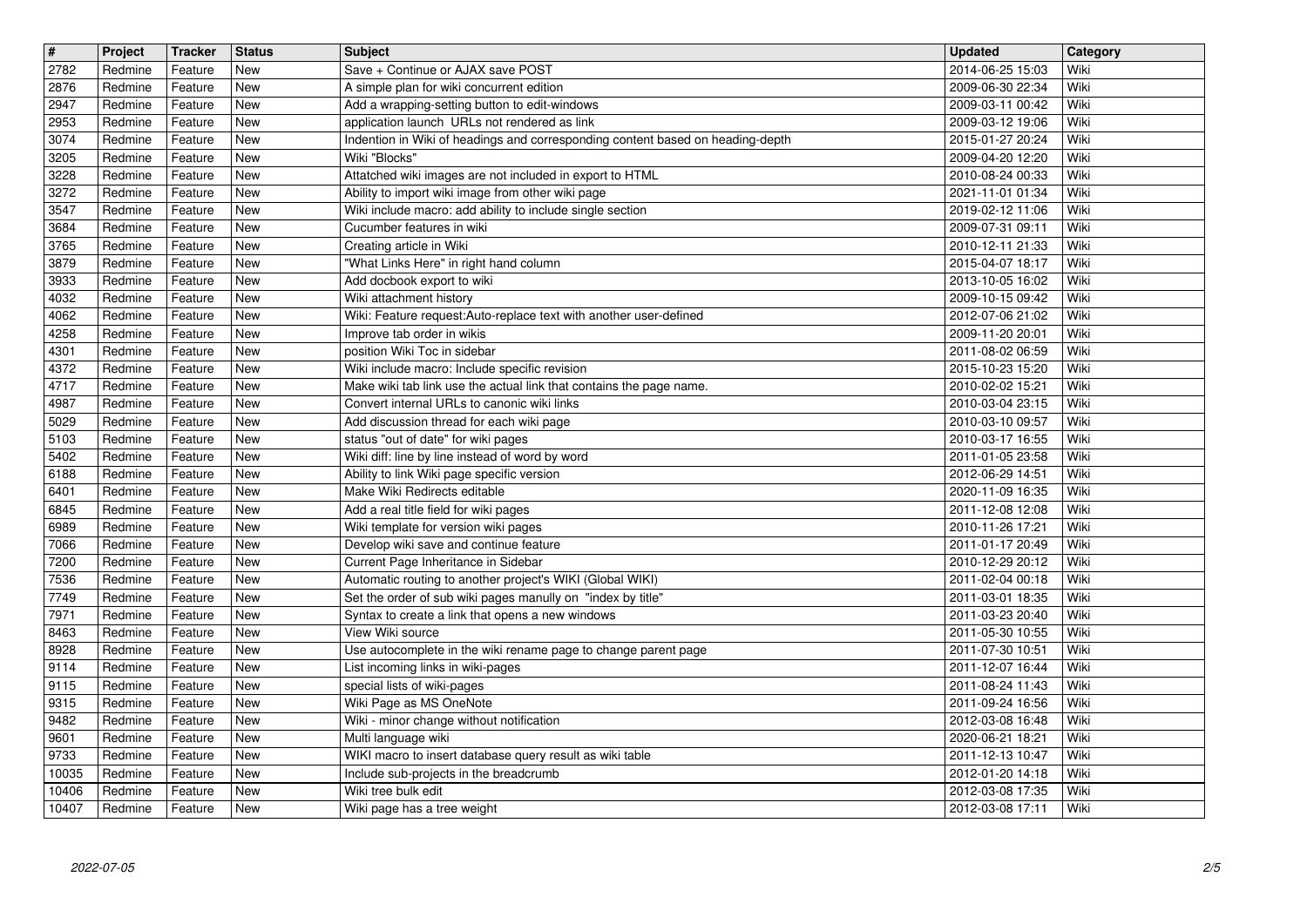| $\sqrt{\frac{4}{15}}$ | Project            | <b>Tracker</b>     | <b>Status</b> | <b>Subject</b>                                                                                                                                                 | <b>Updated</b>                       | Category     |
|-----------------------|--------------------|--------------------|---------------|----------------------------------------------------------------------------------------------------------------------------------------------------------------|--------------------------------------|--------------|
| 10568                 | Redmine            | Feature            | New           | Real-Time Collaborative Editor Wiki                                                                                                                            | 2015-07-14 05:17                     | Wiki         |
| 10729<br>11344        | Redmine<br>Redmine | Feature<br>Feature | New<br>New    | Embedded wiki pages should have their headings editable from the embedding page<br>Alternate names for Index by title/date                                     | 2012-05-03 11:37<br>2017-01-10 03:42 | Wiki<br>Wiki |
| 11351                 | Redmine            | Feature            | New           | Extract code snippets from a project's VCS directly into the wiki                                                                                              | 2012-07-09 13:11                     | Wiki         |
| 11519                 | Redmine            | Feature            | New           | Ability to edit wiki comments after entry saved                                                                                                                | 2019-05-01 01:01                     | Wiki         |
| 11978                 | Redmine            | Feature            | New           | Wiki pages for groups or wiki pages section with separate ACL                                                                                                  | 2012-09-28 03:03                     | Wiki         |
| 12051<br>12875        | Redmine<br>Redmine | Feature            | New<br>New    | Wiki variables<br>Wiki links to Overview/Activity/Roadmap/Issues/Documents/Files/News/Forums/etc of a particular project                                       | 2012-10-12 23:13                     | Wiki<br>Wiki |
| 13294                 | Redmine            | Feature<br>Feature | New           | More powerful includes                                                                                                                                         | 2013-01-20 21:34<br>2013-02-26 13:37 | Wiki         |
| 13369                 | Redmine            | Feature            | New           | Hidden wiki text that can be view-ed with adequate rights                                                                                                      | 2013-03-10 14:19                     | Wiki         |
| 13615                 | Redmine            | Feature            | New           | Back (or HEAD) link in Wiki history page.                                                                                                                      | 2013-03-27 21:02                     | Wiki         |
| 14115                 | Redmine            | Feature            | New           | Wiki enhancements: parent page and ajax                                                                                                                        | 2014-04-24 14:19                     | Wiki         |
| 15911<br>16252        | Redmine<br>Redmine | Feature<br>Feature | New<br>New    | Back to top in Wiki<br>Private wiki                                                                                                                            | 2014-01-20 16:17<br>2018-03-31 08:40 | Wiki<br>Wiki |
| 16323                 | Redmine            | Feature            | New           | Wiki Page Export as md file.                                                                                                                                   | 2014-03-12 07:53                     | Wiki         |
| 16324                 | Redmine            | Feature            | New           | Wiki export as docx file.                                                                                                                                      | 2016-05-31 10:53                     | Wiki         |
| 16469                 | Redmine            | Feature            | New           | Make Diff possible for all revisions                                                                                                                           | 2014-03-31 09:19                     | Wiki         |
| 16729<br>16996        | Redmine<br>Redmine | Feature<br>Feature | New<br>New    | properties of issue dynamically available in wiki<br>Reciprocal links (or, "Related wiki pages")                                                               | 2014-05-01 10:31<br>2020-07-15 17:03 | Wiki<br>Wiki |
| 17072                 | Redmine            | Feature            | New           | Integration redmine wiki with yUML syntax                                                                                                                      | 2014-06-04 18:44                     | Wiki         |
| 17093                 | Redmine            | Feature            | New           | Roll Based Wiki Permissions                                                                                                                                    | 2014-07-03 06:23                     | Wiki         |
| 17238                 | Redmine            | Feature            | New           | Searching parsed wiki content - Cache option for Wiki pages                                                                                                    | 2014-09-26 11:25                     | Wiki         |
| 17776<br>17797        | Redmine<br>Redmine | Feature<br>Feature | New<br>New    | Add an option for the wiki start page to be "index by title"<br>If no wiki pages have been created, wiki tab should return something more informative than 404 | 2016-10-27 16:40<br>2014-10-03 14:16 | Wiki<br>Wiki |
| 17894                 | Redmine            | Feature            | New           | Collapse macro parameter to uncollapse by default                                                                                                              | 2014-09-17 11:03                     | Wiki         |
| 18042                 | Redmine            | Feature            | New           | Link to a specific repository in another project                                                                                                               | 2014-10-07 13:17                     | Wiki         |
| 18243                 | Redmine            | Feature            | New           | Display list of page attachments in edit mode                                                                                                                  | 2014-10-30 16:12                     | Wiki         |
| 18257                 | Redmine            | Feature            | New           | Allow wiki macros to define the markup used for their documentation                                                                                            | 2014-11-14 03:49                     | Wiki         |
| 18295<br>18656        | Redmine<br>Redmine | Feature<br>Feature | New<br>New    | Soft delete of wiki pages<br>Markdown links priority                                                                                                           | 2018-11-12 13:41<br>2014-12-16 15:20 | Wiki<br>Wiki |
| 18669                 | Redmine            | Feature            | New           | Ability to remove Wiki (page) history                                                                                                                          | 2020-04-01 06:49                     | Wiki         |
| 19826                 | Redmine            | Feature            | New           | Add calendar in wiki pages                                                                                                                                     | 2015-05-13 15:04                     | Wiki         |
| 20126                 | Redmine            | Feature            | New           | Index by date: Show the current a revision number and add a link to show the diff                                                                              | 2015-06-18 15:22                     | Wiki         |
| 20426                 | Redmine            | Feature            | New           | Access to User Account Data from wiki to generate automatic lists in wiki by macro "TaggedUserAccounts'                                                        | 2015-08-27 10:14                     | Wiki         |
| 20435<br>21957        | Redmine<br>Redmine | Feature<br>Feature | New<br>New    | Search wiki in specific languages<br>Option ignore whitespace in Wiki diff                                                                                     | 2015-07-30 01:26<br>2016-02-05 05:05 | Wiki<br>Wiki |
| 21969                 | Redmine            | Feature            | New           | Add a wiki action to list (lost/hidden) pages which are not referenced in the parent page                                                                      | 2016-09-10 21:11                     | Wiki         |
| 22923                 | Redmine            | Feature            | New           | Export Wiki to ODT                                                                                                                                             | 2018-06-05 17:24                     | Wiki         |
| 22958                 | Redmine            | Feature            | New           | RFE: Create new 'include_once' macro that pulls in contents from included page once                                                                            | 2016-06-24 17:21                     | Wiki         |
| 26303                 | Redmine            | Feature            | New           | Wiki include macro: add icons for editing and viewing an included wiki page                                                                                    | 2017-06-29 13:54                     | Wiki<br>Wiki |
| 26400<br>26530        | Redmine<br>Redmine | Feature<br>Feature | New<br>New    | Side by side diff view in wiki<br>Links to Wiki pages of unauthorized projects should be smarter                                                               | 2017-07-10 13:36<br>2018-01-17 00:48 | Wiki         |
| 26593                 | Redmine            | Feature            | New           | Change language by url parameter                                                                                                                               | 2017-07-31 17:59                     | Wiki         |
|                       |                    |                    |               |                                                                                                                                                                |                                      |              |
|                       |                    |                    |               |                                                                                                                                                                |                                      |              |
|                       |                    |                    |               |                                                                                                                                                                |                                      |              |
|                       |                    |                    |               |                                                                                                                                                                |                                      |              |
|                       |                    |                    |               |                                                                                                                                                                |                                      |              |
|                       |                    |                    |               |                                                                                                                                                                |                                      |              |
|                       |                    |                    |               |                                                                                                                                                                |                                      |              |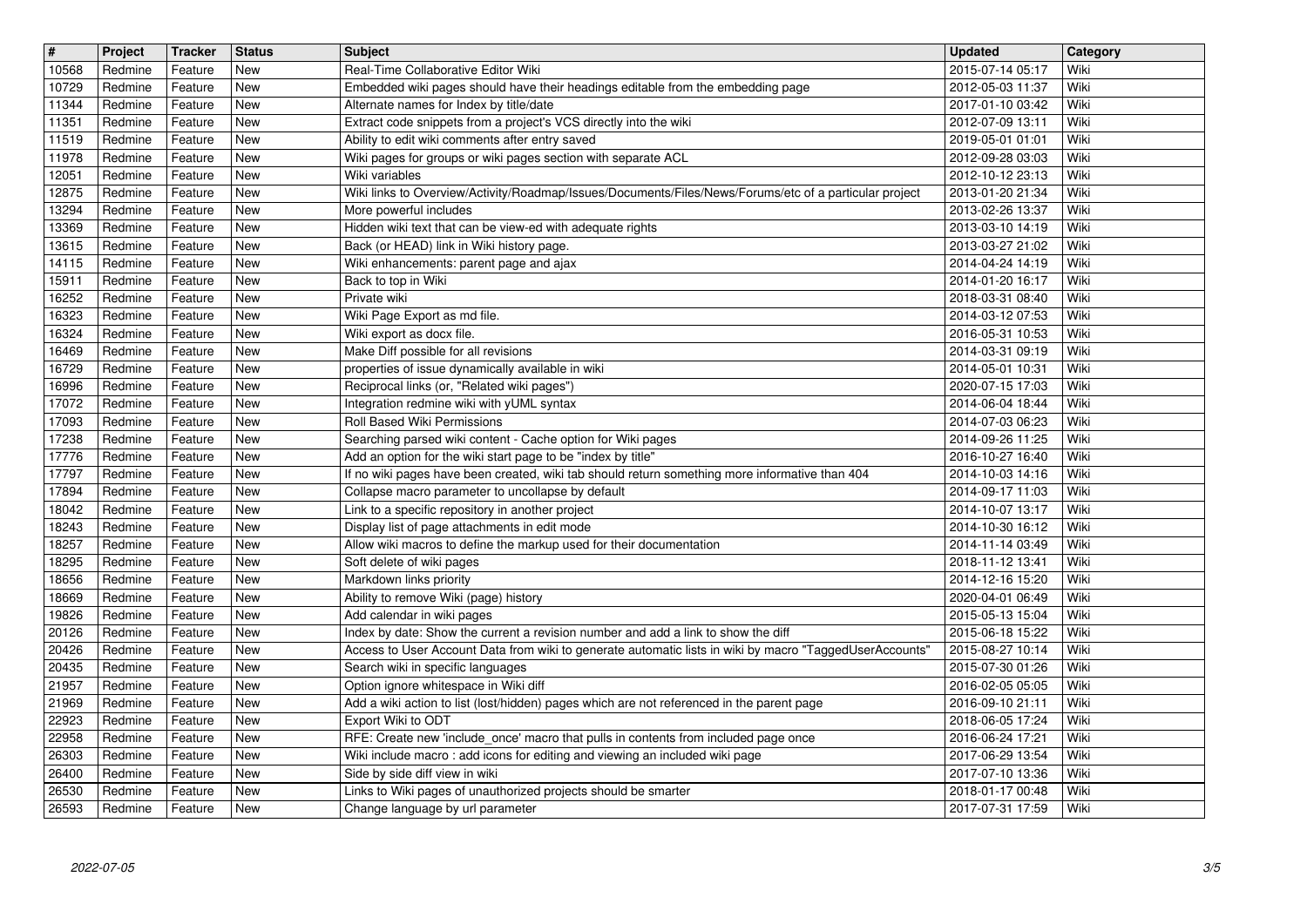| $\overline{\mathbf{t}}$ | Project            | <b>Tracker</b>     | <b>Status</b>            | <b>Subject</b>                                                                                                                                                           | <b>Updated</b>                       | Category                                       |
|-------------------------|--------------------|--------------------|--------------------------|--------------------------------------------------------------------------------------------------------------------------------------------------------------------------|--------------------------------------|------------------------------------------------|
| 27233                   | Redmine            | Feature            | New                      | Improve Drop-Down list on Wiki Pages                                                                                                                                     | 2017-10-23 18:07                     | Wiki                                           |
| 28947<br>29048          | Redmine<br>Redmine | Feature<br>Feature | New<br>New               | Show the existing attachments on the wiki editing page<br>Wiki page permission level                                                                                     | 2018-06-27 07:57<br>2018-06-22 17:19 | Wiki<br>Wiki                                   |
| 29631                   | Redmine            | Feature            | New                      | Add support to include repository file content in Wiki                                                                                                                   | 2018-09-28 15:00                     | Wiki                                           |
| 31631                   | Redmine            | Feature            | New                      | Add links to child pages to wiki page                                                                                                                                    | 2019-06-27 08:51                     | Wiki                                           |
| 36840<br>550            | Redmine<br>Redmine | Feature<br>Feature | New<br>Reopened          | Migrate Wiki needs an update.<br>Function to export whole wiki                                                                                                           | 2022-03-25 21:01<br>2015-06-03 01:18 | Wiki<br>Wiki                                   |
| 3027                    | Redmine            | Defect             | New                      | Wiki start page shouldn't be capitalized automatically                                                                                                                   | 2013-02-06 10:34                     | Wiki                                           |
| 4544                    | Redmine            | Defect             | <b>New</b>               | Wiki exported HTML has different CSS formatting to the original                                                                                                          | 2016-03-31 12:03                     | Wiki                                           |
| 8866<br>9091            | Redmine<br>Redmine | Defect<br>Defect   | <b>New</b><br><b>New</b> | BugTraq references in commit message breaks revision references<br>CSS bug: fixed .header height cuts long breadcrumbs making them unusable                              | 2011-07-20 20:10<br>2011-08-19 14:22 | Wiki<br>Wiki                                   |
| 9266                    | Redmine            | Defect             | New                      | comments field in wiki_content table does not be updated and displayed correctly                                                                                         | 2012-05-03 08:02                     | Wiki                                           |
| 10673                   | Redmine            | Defect             | <b>New</b>               | Dot and comma in wiki pagename                                                                                                                                           | 2021-08-28 11:57                     | Wiki                                           |
| 11697<br>11813          | Redmine<br>Redmine | Defect<br>Defect   | New<br><b>New</b>        | Problem with Wiki export to PDF / HTML / TXT - 'include' does not includes<br>Export as PDF has another output than Export as HTML                                       | 2018-06-07 16:20<br>2012-09-11 15:20 | Wiki<br>Wiki                                   |
| 12616                   | Redmine            | Defect             | <b>New</b>               | Macros in sidebar do not show correct information.                                                                                                                       | 2012-12-17 16:04                     | Wiki                                           |
| 13430                   | Redmine            | Defect             | New                      | :export does not force export on .xml file                                                                                                                               | 2021-06-29 07:14                     | Wiki<br>Wiki                                   |
| 13559<br>15826          | Redmine<br>Redmine | Defect<br>Defect   | New<br>New               | {{toc}} remains when exporting wiki page to text<br>Unable to edit some Wiki pages                                                                                       | 2016-01-20 13:25<br>2014-01-08 20:15 | Wiki                                           |
| 15885                   | Redmine            | Defect             | New                      | Redirection of a wikipage with a %-sign seems to be broken                                                                                                               | 2014-02-21 13:22                     | Wiki                                           |
| 16036<br>17511          | Redmine<br>Redmine | Defect<br>Defect   | New<br><b>New</b>        | wiki edit pencil links are sometimes missing, throwing off the other pencil edit links<br>Wiki URL 404 when using markdown                                               | 2017-06-08 22:19<br>2014-08-24 00:04 | Wiki<br>Wiki                                   |
| 18825                   | Redmine            | Defect             | <b>New</b>               | WikiPage object miss included pages attachments                                                                                                                          | 2015-01-13 14:39                     | Wiki                                           |
| 20356                   | Redmine            | Defect             | <b>New</b>               | Wiki gets destroyed after rename                                                                                                                                         | 2015-09-07 08:23                     | Wiki                                           |
| 20440<br>21479          | Redmine<br>Redmine | Defect<br>Defect   | New<br>New               | Colon character on Wiki pages title doesn't work<br>Including a wiki page from another project does not resolve that page's links properly                               | 2018-03-07 07:15<br>2015-12-10 21:25 | Wiki<br>Wiki                                   |
| 24602                   | Redmine            | Defect             | New                      | Exporting wiki pages in HTML fails if {{collapse}}                                                                                                                       | 2016-12-13 16:39                     | Wiki                                           |
| 26974                   | Redmine            | Defect             | New                      | Collapse macro conflicts with header section edit buttons                                                                                                                | 2017-09-15 13:27                     | Wiki<br>Wiki                                   |
| 30165<br>31550          | Redmine<br>Redmine | Defect<br>Defect   | New<br><b>New</b>        | Non used images in Wiki pages are not easily to identify<br>Project "Version" view's "Wiki page" field is still shown, although "Wiki" module is disabled on the project | 2018-12-09 18:38<br>2019-12-08 07:34 | Wiki                                           |
| 31769                   | Redmine            | Defect             | <b>New</b>               | $\{\{\text{toc}\}\}\$ in $\{\{\text{include}()\}\}$                                                                                                                      | 2019-07-22 11:48                     | Wiki                                           |
| 31770                   | Redmine            | Defect             | <b>New</b>               | New shortcut for in-page wiki links shows link with leading #                                                                                                            | 2019-07-22 14:44                     | Wiki                                           |
| 31838<br>32246          | Redmine<br>Redmine | Defect<br>Defect   | <b>New</b><br><b>New</b> | Improper parsing of wiki links<br>[Redmine API] functionality to export whole wiki                                                                                       | 2019-08-07 02:22<br>2019-10-13 22:01 | Wiki<br>Wiki                                   |
| 34810                   | Redmine            | Defect             | Reopened                 | SQL Error with UTF8 character greater or equals                                                                                                                          | 2021-04-20 08:08                     | Wiki                                           |
| 14188<br>34634          | Redmine<br>Redmine | Defect<br>Defect   | Confirmed<br>Confirmed   | Headers put inside blockquotes cause wiki 'edit this section' link point to incorrect section<br>Can't add deleted wiki Tab (404)                                        | 2017-06-06 04:29<br>2022-03-27 23:17 | Wiki<br>Wiki                                   |
| 28108                   | Redmine            | Defect             | Needs feedback           | Copying a text into a wiki page I got "Internal server error"                                                                                                            | 2018-01-31 12:31                     | Wiki                                           |
| 27917                   | Redmine            | Patch              | New                      | Use Ruby 2.4.3 on the CI server                                                                                                                                          | 2018-01-09 05:47                     | Website (redmine.org)                          |
| 2293<br>3064            | Redmine<br>Redmine | Feature<br>Feature | <b>New</b><br>New        | Logo for Redmine<br>[redmine.org] Complexity custom data field                                                                                                           | 2018-07-15 02:12<br>2013-04-10 18:07 | Website (redmine.org)<br>Website (redmine.org) |
| 3283                    | Redmine            | Feature            | New                      | Website: Install Mollom or similar spam deterrent                                                                                                                        | 2014-03-16 06:41                     | Website (redmine.org)                          |
| 5509                    | Redmine            | Feature            | New                      | Redmine.org - Turn on the issue status for % done                                                                                                                        | 2010-05-12 05:31                     | Website (redmine.org)                          |
|                         |                    |                    |                          |                                                                                                                                                                          |                                      |                                                |
|                         |                    |                    |                          |                                                                                                                                                                          |                                      |                                                |
|                         |                    |                    |                          |                                                                                                                                                                          |                                      |                                                |
|                         |                    |                    |                          |                                                                                                                                                                          |                                      |                                                |
|                         |                    |                    |                          |                                                                                                                                                                          |                                      |                                                |
|                         |                    |                    |                          |                                                                                                                                                                          |                                      |                                                |
|                         |                    |                    |                          |                                                                                                                                                                          |                                      |                                                |
|                         |                    |                    |                          |                                                                                                                                                                          |                                      |                                                |
|                         |                    |                    |                          |                                                                                                                                                                          |                                      |                                                |
|                         |                    |                    |                          |                                                                                                                                                                          |                                      |                                                |
|                         |                    |                    |                          |                                                                                                                                                                          |                                      |                                                |